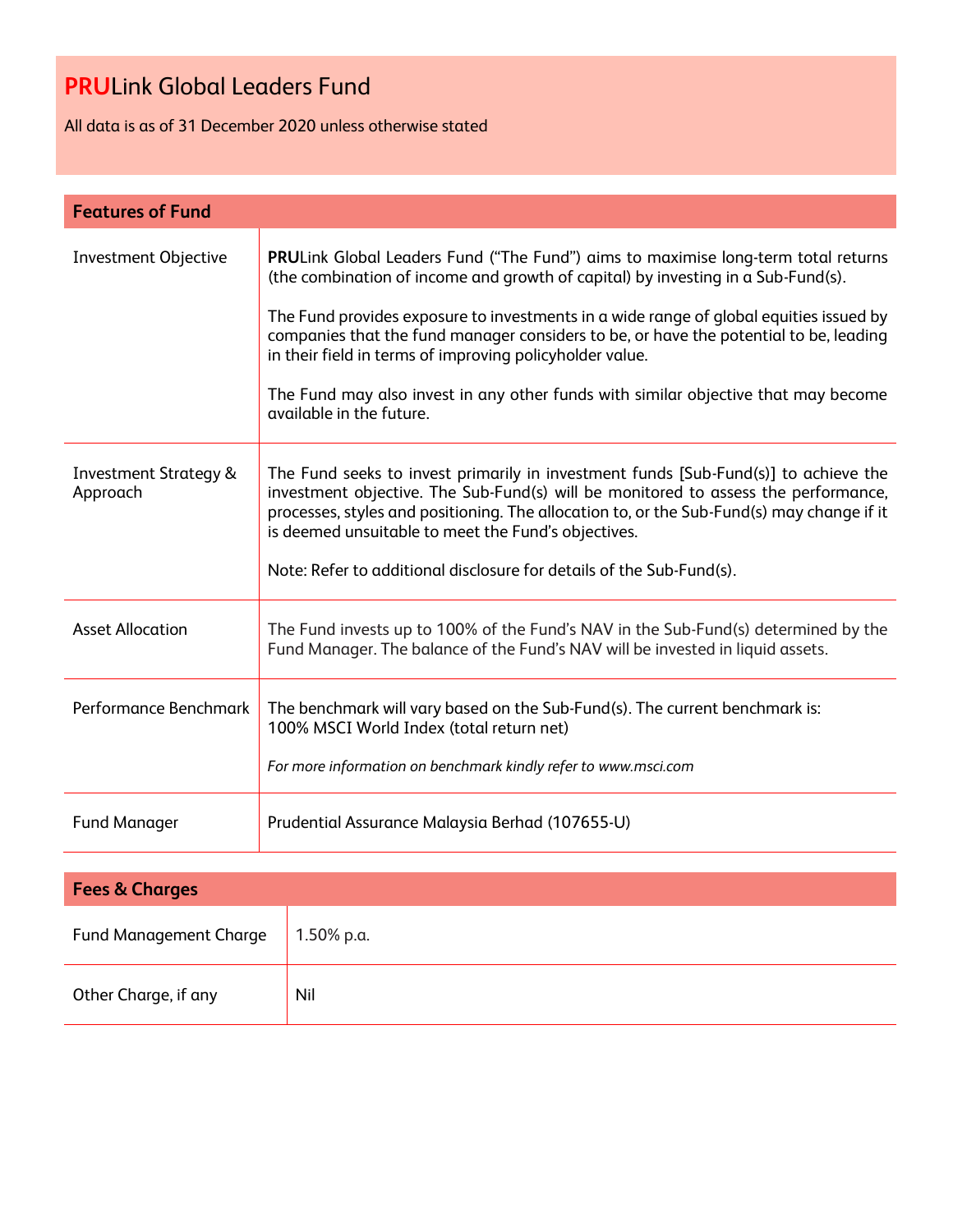All data is as of 31 December 2020 unless otherwise stated

# **Fund Performance**





**Notice: The graphs are included for illustrative purposes only. Past performance of The Fund is not an indication of its future performance.**

| Year | <b>Actual Performance</b><br><b>PRULink Global Leaders Fund</b> | <b>Benchmark</b><br>100% MSCI World Index (total return net) |
|------|-----------------------------------------------------------------|--------------------------------------------------------------|
| 2015 | $-0.88\%$ *                                                     | $9.65\%$ *                                                   |
| 2016 | 11.69%                                                          | 10.09%                                                       |
| 2017 | 8.62%                                                           | 8.31%                                                        |
| 2018 | $-4.95%$                                                        | $-6.77\%$                                                    |
| 2019 | 22.69%                                                          | 26.49%                                                       |
| 2020 | 15.55%                                                          | 13.81%                                                       |

\*Fund Performance is from fund launch date until year end of the same year (non-annualised return).

# *Sources: Lipper IM and Bloomberg, 31 December 2020*

Notice: Past performance is not an indication of its future performance. This is strictly the performance of the investment/underlying funds, and not the returns earned on the actual premiums paid of the investment-linked insurance product.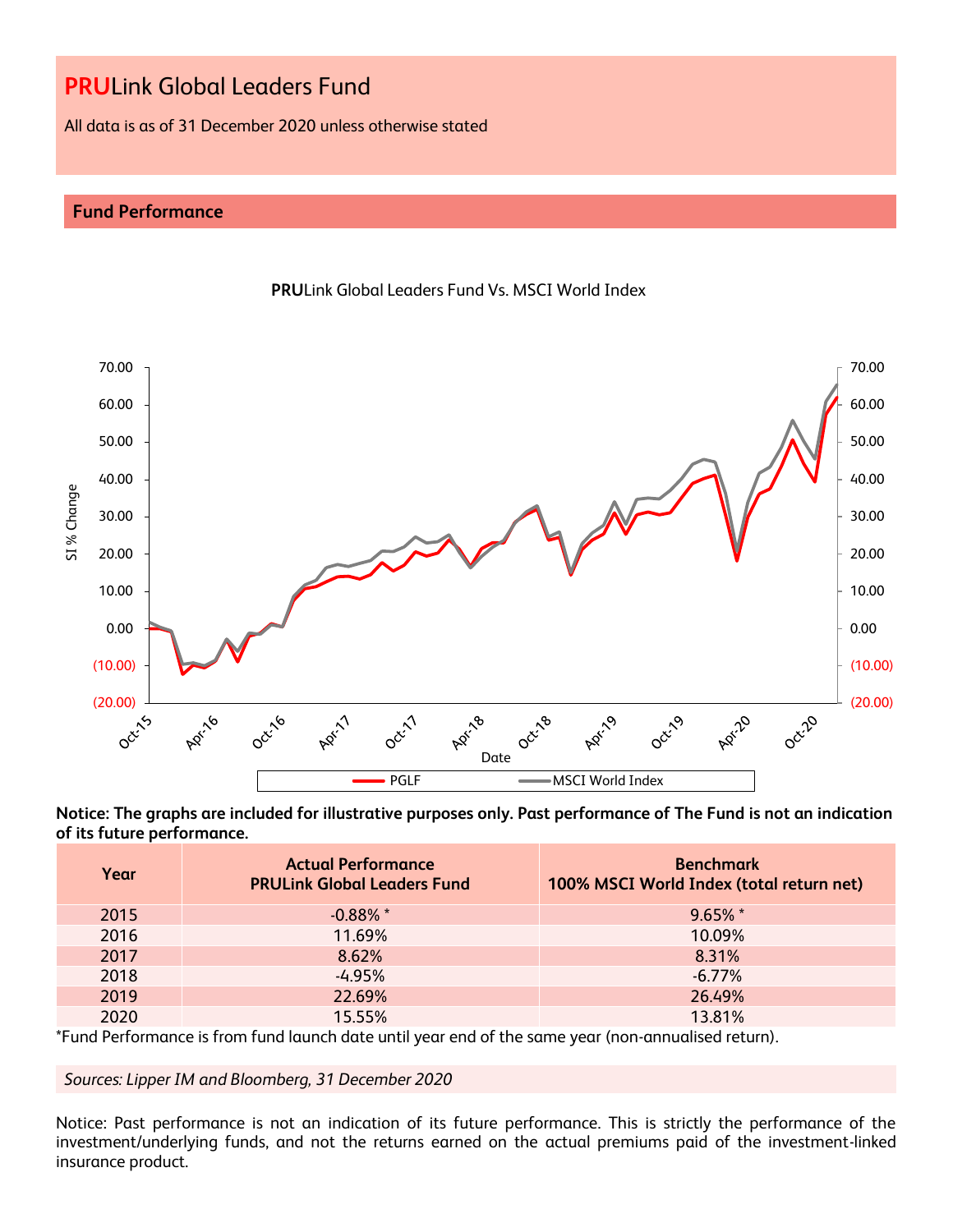All data is as of 31 December 2020 unless otherwise stated

Basis of calculation of past performance:

$$
= \left(\frac{Net\text{ Asset Value for Year }n}{Net\text{ Asset Value for Year }n-1}-1\right)\%
$$

# **Additional disclosure for PRULink Global Leaders Fund**

Since the launch of the Fund to 21 May 2018, **PRU**Link Global Leaders Fund invested in a Sub-Fund called Eastspring Investments Global Leaders MY Fund which fed into M&G Global Leaders Fund.

Effective from 22 May 2018, the Fund's investments will be reallocated into a USD denominated Sub-Fund called JPMorgan Investment Funds – Global Select Equity Fund A (acc) – USD ("Sub-Fund") which is managed by JPMorgan Asset Management (Europe) S.à.r.l. where at least 67% of the Sub-Fund's assets (excluding cash and cash equivalents) will be invested in equity securities. Issuers of these securities may be located in any country, including emerging markets.

The Sub-Fund may also invest in Undertakings For The Collective Investment Of Transferable Securities ("UCITS") and other Undertakings For Collective Investments ("UCIs"). The Sub-Fund may use financial derivative instruments for the purposes of hedging and efficient portfolio management.

The Sub-Fund may invest in assets denominated in any currency and currency exposure in this Sub-Fund may be hedged or may be managed by reference to its benchmark.

The fund performance for the underlying JPMorgan Investment Funds – Global Select Equity Fund A (acc) – USD as at 31 December 2020 is as follows:

| Year                                                                              | 2020   | 2019   | 2018       | 2017     | 2016     | 2015              | 2014 | 2013   | 2012      | 2011       |
|-----------------------------------------------------------------------------------|--------|--------|------------|----------|----------|-------------------|------|--------|-----------|------------|
| Net Performance                                                                   | 18.10% | 27.55% | $-11.08\%$ | 24.97% l | $7.18\%$ | $-3.07\%$   3.30% |      | 26.69% | $17.09\%$ | $-12.66\%$ |
| Note: The above return is for the Sub-Fund (Class A) which is denominated in USD. |        |        |            |          |          |                   |      |        |           |            |

*Sources: Lipper IM and Bloomberg, 31 December 2020*

Management fees may be charged at the Fund and/or Sub-Fund level. Please note that you will be charged a maximum of 1.50% p.a., being the combined annual fund management charge at the Fund and Sub-Fund levels.

Sub-Funds with investment strategies to invest in Exchange Traded Funds ("ETF") or other Collective Investment Schemes may incur additional expenses at the Sub-Fund level which is taken as part of the investment strategy considerations to deliver the fund performance

# **Investment Risks**

The Fund is subjected to investment risks including the possible loss of the principal amount invested. The value of the units may fall as well as rise. In addition, The Fund is subjected to specific risk including and not limiting to:

# **General Risks when Investing in The Fund**

# **Market Risk**

Market risk refers to potential losses that may arise from adverse changes in the market conditions. Market conditions are generally, affected by, amongst others, economic and political stability. If the market which the Fund invests in suffers a downturn or instability due to adverse economic or political conditions, this may adversely impact the market prices of the investments of the Fund.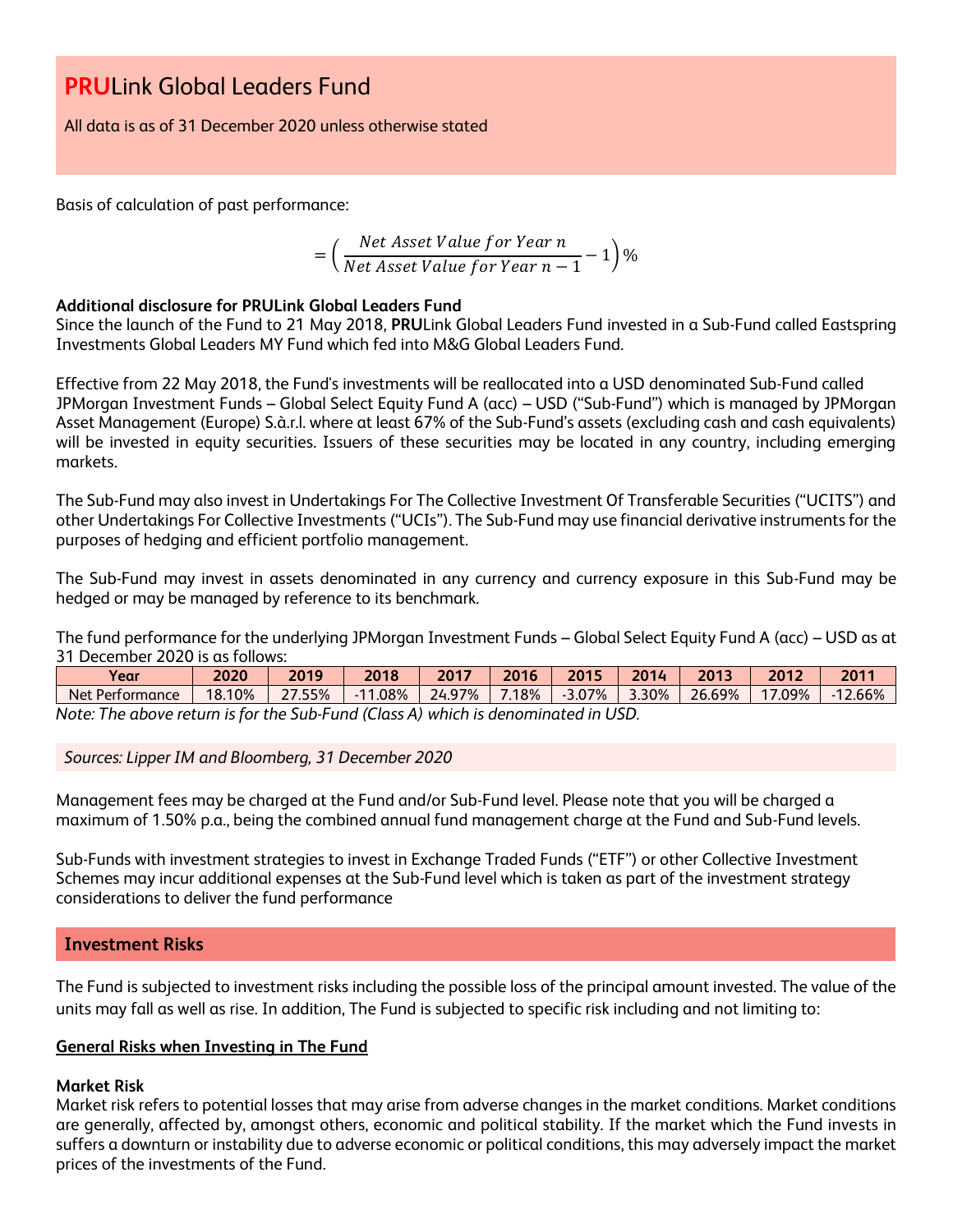All data is as of 31 December 2020 unless otherwise stated

#### **Liquidity Risk**

Liquidity risk refers to two scenarios. The first scenario is where an investment cannot be sold due to unavailability of a buyer for that investment. The second scenario is where the investment is thinly traded. Should the investments in the Sub-Fund be thinly traded, this may cause the Fund to dispose the investment at an unfavorable price in the market and may adversely affect investor's investment. This risk may be mitigated through stringent security selection process.

# **Inflation Risk**

This refers to the likelihood that an investor's investments do not keep pace with inflation, thus, resulting in the investor's decreasing purchasing power even though the investment in monetary terms may have increased.

# **Interest Rate Risk**

Interest rate risk is a general risk affecting conventional funds. This is so even though conventional funds only invest in investments that are in accordance with the mandate. The reason for this is because a high level of interest rates will inevitably affect corporate profits and this will have an impact on the value of both equity and debt securities. This risk is crucial in a bond fund since a bond portfolio management depends on forecasting interest rate movements. Prices of bonds move inversely to interest rate movements therefore as interest rates rise, the prices of bond decrease and vice versa. Furthermore, bonds with longer maturity and lower profit rates are more susceptible to interest rate movements.

# **Credit / Default Risk**

Bonds are subject to credit / default risk in the event that the issuer of the instrument is faced with financial difficulties, which may decrease their credit worthiness. This in turn may lead to a default in the payment of principal and interest.

# **Risk of Non-Compliance**

This risk arises from non-compliance with laws, rules and regulations, prescribed practices and the management company's internal policies and procedures, for example, due to oversight by the management company. Such noncompliance may force the management company to sell down securities of the Fund at a loss to rectify the noncompliance and in turn may adversely affect the value of investors' investment in the Fund. To mitigate this risk, the Fund Manager has put in place internal controls to ensure its continuous compliance with laws, rules and regulations, prescribed practices and the Fund Manager's internal policies and procedures.

# **Concentration Risk**

This is the risk of a fund focusing a greater portion of its assets in a smaller selection of investments. The fall in price of a particular equity and / or fixed income investment will have a greater impact on the funds and thus greater losses. This risk may be minimized by the manager conducting even more rigorous fundamental analysis before investing in each security.

# **Management Company Risk**

The performance of the Fund depends on the experience, expertise and knowledge of the management company. Should there be lack of any of the above qualities by the management company, it may adversely affect the performance of the Fund.

# **Currency Risk**

The Fund is denominated in MYR, while the Sub-Fund may be denominated in other currencies. The performance of the Fund may be affected by movements in the exchange rate between the MYR and the Sub-Fund's denominated currency.

# **Derivatives Risk**

Derivatives may potentially be used to hedge against any risk that may be derived from investing in the Sub-Fund, such as, but not limited to, currency risk.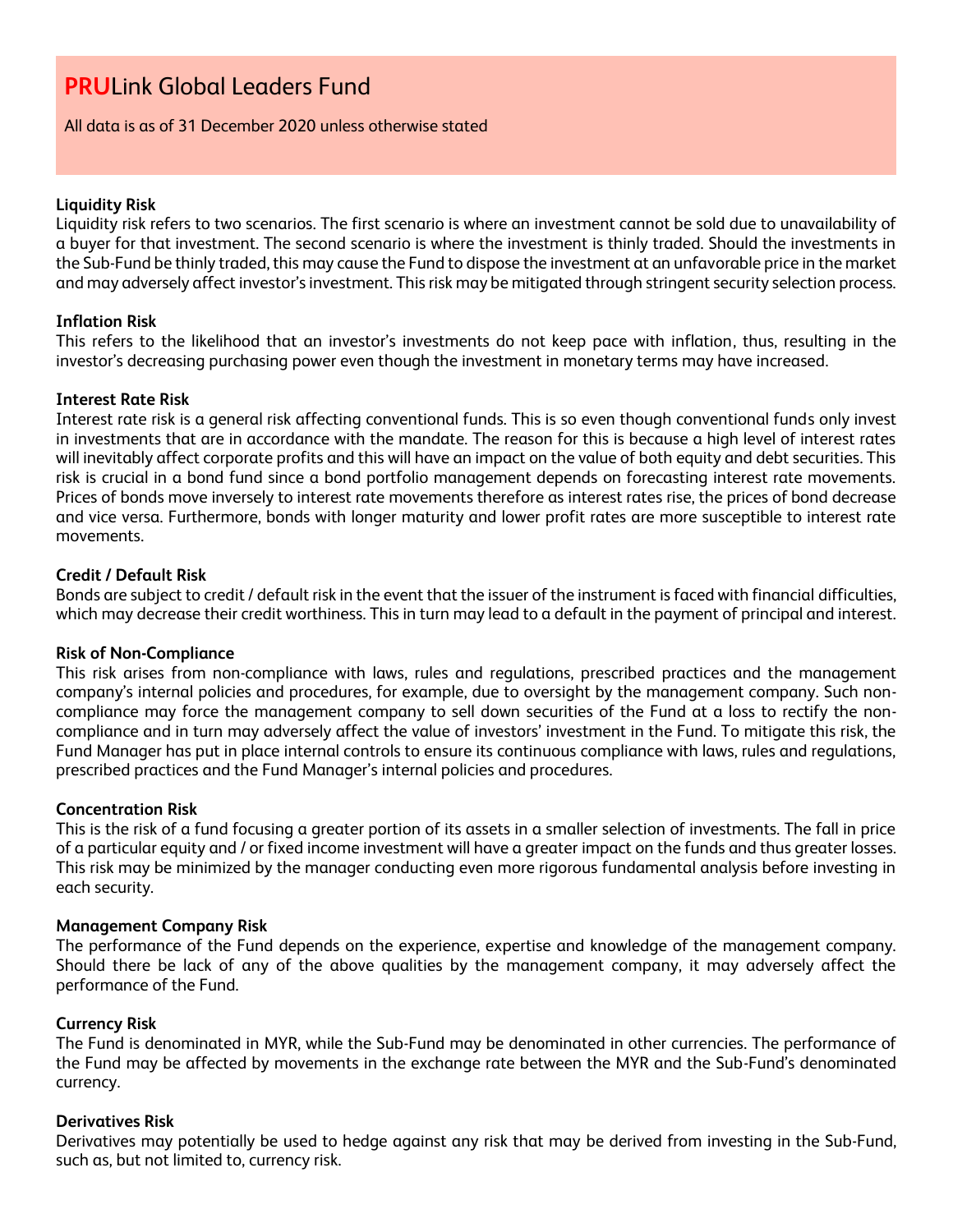# All data is as of 31 December 2020 unless otherwise stated

# **Specific Risks when Investing in the Sub-Fund**

#### **Security Risk**

Adverse price movements of a particular security invested by the Sub-Fund may adversely affect the Sub-Fund's net asset value. The Sub-Fund Manager strives to mitigate the impact of a particular security risk through portfolio diversification, which will help spread the element of risk.

# **Fund Management of Sub-Fund Risk**

While the Fund Manager will exercise due skill and care in selecting the Sub-Fund, it does not have control over the management of the Sub-Fund and there is no guarantee that the investment objectives will be met. This may result in policyholders suffering losses in their investments in the Sub-Fund.

The Sub-Fund may change its objectives and become inconsistent with the objective of the Fund. In such instances, the Fund Manager will replace the Sub-Fund with another collective investment scheme which the Fund Manager considers to be more appropriate in meeting the objective of the Fund.

# **Errors in Calculation of the Net Asset Value of the Sub-Fund's Risk**

There is a possibility there are errors in calculation of the net asset value of the Sub-Fund. In the event such errors occur, the net asset value of the Sub-Fund will be affected hence, the Sub-Fund will comply with the rules set forth in the relevant regulatory provisions applicable to the Sub-Fund. Compensation, if any, paid by the Sub-Fund (subject to the laws of the jurisdiction in which such Sub-Fund is domiciled), will be credited to the Fund as and when compensation is received.

In view of the foregoing, policyholders must be aware that there are circumstances where neither the Sub-Fund nor the Fund Manager will be bound to compensate final beneficial owners.

# **Liquidity Risk**

Liquidity risk here refers to two scenarios. The first scenario is where the allocated liquidity of the Sub-Fund is insufficient to meet redemption needs. The second scenario is where the Sub-Fund is thinly traded. Should the investments in the Sub-Fund be thinly traded, this may cause the Sub-Fund to dispose the investment at an unfavorable price in the market and may adversely affect investors' investment. This risk may be mitigated through stringent security selection process.

# **Countries or Foreign Securities Risk**

This risk is associated with investments in securities listed or domiciled in countries other than the country of domicile. Any changes in the economic fundamentals, social and political stability, uncertainty or changes in countries' official currencies, currency movements and foreign investments policies in these countries may increase the volatility in asset values, liquidity and default risk which may have an impact on the prices of the securities that the Sub-Fund invests in and consequently may affect the net asset value of the Sub-Fund.

Investments in certain markets may be restricted or controlled. In some countries, direct investments in securities may be prohibited and restricted due to regulatory requirements. These limitations may increase transaction costs and adversely affect a security's liquidity and the price in connection with the security.

The Sub-Fund Manager will monitor and observe the developments in these countries where assets of the Sub-Fund are allocated. In addition, the Sub-Fund Manager will also employ a systematic investment process, which includes regular review, to manage and mitigate this risk.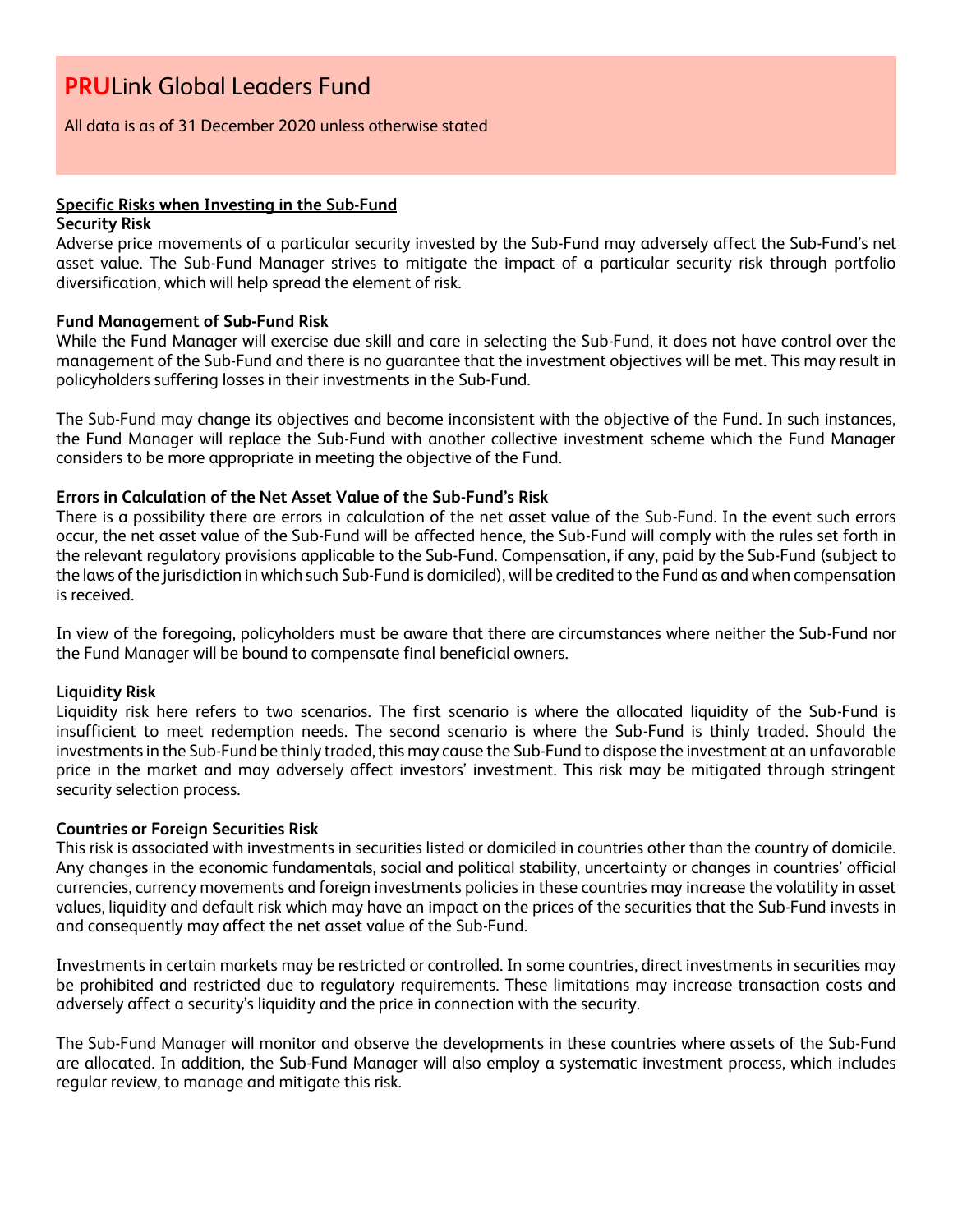All data is as of 31 December 2020 unless otherwise stated

# **Currency Risk**

The Sub-Fund's underlying investments may be denominated in their local currency, which may differ from the Sub-Fund's currency of denomination. The performance of the Sub-Fund may be affected by movements in the exchange rate between the local currency of its underlying investments and the Sub-Fund's denominated currency.

# **Charges to Capital Risk**

The Sub-Fund's charges and expenses are taken from the capital, in whole or in part, resulting in possible constraint of capital growth.

# **Restrictions on Foreign Investment**

Some countries prohibit or impose substantial restrictions on investments by foreign entities. There may also be instances where a purchase order subsequently fails because the permissible allocation to foreign investors has been filled, depriving the Sub-Fund of the ability to make its desired investment at the time.

# **Derivatives Risk**

The Sub-Fund Manager may invest in derivatives which will be subject to risks. While the judicious use of derivatives by professional investment managers can be beneficial, derivatives involve risks different from, and, in some cases, greater than, the risks presented by more traditional securities investments. Some of the risks associated with derivatives are market risk, management risk, credit risk, liquidity risk and leverage risk. Investments in derivatives may require the deposit or initial margin and additional margin on short notice if the market moves against the investment positions. If no provision is made for the required margin within the prescribed time, the investment may be liquidated at a loss. Therefore, it is essential that such investments in derivatives are monitored closely.

The Sub-Fund Manager has the necessary controls for investments in derivatives and have in place systems to monitor the derivative positions for the Sub-Fund. The Sub-Fund Manager does not intend to use derivatives transactions for speculation or leverage but may use them for efficient portfolio management and/or risk management. Currency risk is simply one of the market risks which the fund will be exposed to and can be hedged using derivatives such as FX forwards/futures. Often the underlying currency risk may be taken on as a result of buying an underlying equity or bond. If the Sub-Fund Manager does not want to also take the currency risk associated with these underlying assets, the Sub-Fund may use Forward Foreign Exchange contracts to hedge any currency risk derived from holdings of non-base currency positions. Essentially this use of currency forwards is to hedge currency risk in the Sub-Fund.

*The above should not be considered to be an exhaustive list of the risks which potential policyholders should consider before investing in The Fund. Potential policyholders should be aware that an investment in The Fund may be exposed to other risks of exceptional nature from time to time.*

# **Risk Management**

# **Forecasting Risk**

Potential risks are taken into consideration in the process of sector allocation and stock selection based on analysis on various key factors such as economic conditions, liquidity, qualitative and quantitative aspects of the securities.

# **System Control**

Risk parameters are set internally for each fund, depending on client's risk profile. These risk parameters include limits of issuer bet, group issuer, sector rating and issue size of the securities held in the portfolio.

A front-end office system is in place to monitor portfolio risks, serving as an auto filter for any limitations or breaches.